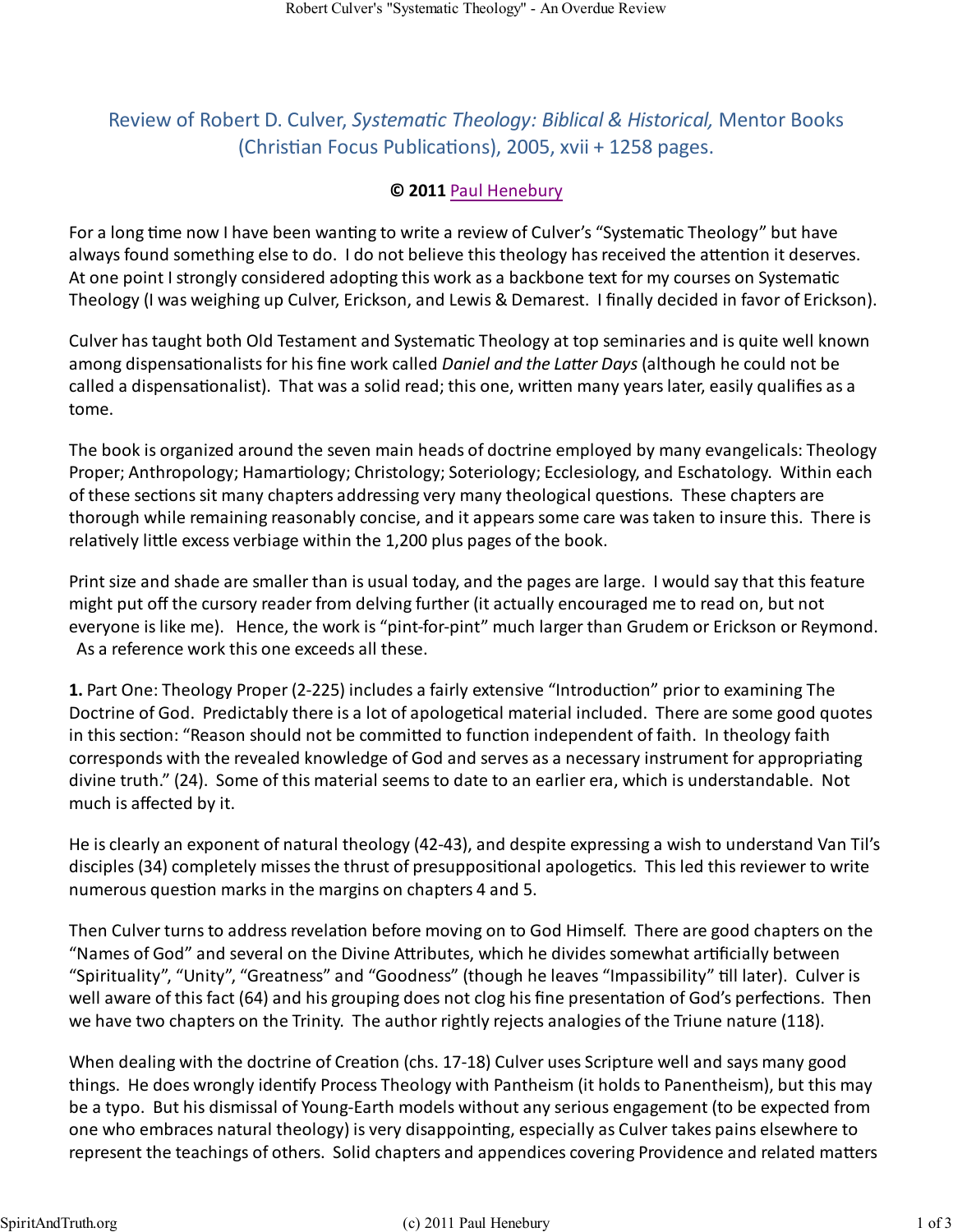end this section.

**2.** Part Two deals with "Anthropology" (228-335) and is outstanding. Culver has leaned quite heavily on the work of Shedd (whom he uses throughout the volume), so it is not surprising to find him adopted traducianism (the derivation of our soulish nature from Adam) and paying attention to the aspects of the soul. In arguing against Hodge's doctrine of creationism in regard to the soul, he insightfully shows how Hodge developed an inference to creationism but then made this inference "pivotal to much Hodge later has to say about the imputation of Adam's sin..." (276). While one may want to disagree here and there with the author, this whole treatment of Man is one of the best available.

**3.** Part Three, on the doctrine of Sin (338-417), is again extensive and handled with skill. Although it is the shortest of the sections it is by no means slim. The bases are covered. And there is a very good chapter (ch.9) where Culver reviews the versions of imputation that have been put forward and makes his own suggestion. He also shows that the Westminster divines employed the word "covenant" in a more general sense and not to denote federal headship.

**4.** In Part Four (420-638) we are treated to one of the fullest evangelical expositions of Christology, outside of Berkouwer, that I am aware of. Packed with Scriptures and surveying every facet of the Person and Work of Jesus, this is an impressive study. For one thing, Culver does not skimp on the Pre-Existence of Christ; a doctrine which has its tendrils in so much else that is predicated of the Lord. There are 30 pages devoted to the Virgin Birth and Incarnation, including surveys of non-evangelical accounts. Further on he disagrees with the now common view that Philippians 2:5-11 is a poem borrowed by the Apostle (514). Culver rightly says that such a notion cannot be proved. In the same place he also notes that there "are active and passive elements in all [Christ's] obedience…" It is this sort of independence of thought which the student will find helpful in his theological studies. The author's willingness to sift opinions is also demonstrated in his chapter on "The Sinless Life of Christ," where he follows Shedd (again) in holding to the necessary impeccability of Christ based upon a "priority" of His Divine nature over His human nature. To this I would assent, since the doctrine of the union of the two natures of Christ, when compared to the doctrine of Christ's pre-existence, seems to require such an ontic priority.

On the Atonement, after some good historical discussion, Culver adopts limited atonement and, of course, regeneration before faith (574-575). He does qualify his meaning by opting for Shedd's more nuanced understanding of the limitation (i.e. the difference between *intent* to apply and value). He inserts a small piece on Calvin's view of the extent of the atonement, but it does not address the important evidence presented by Kendall, Bell and others. He also surprisingly mixes up the Puritan John Owen with the later translator John Owen, who worked for the Calvin Translation Society in the 19th Century (577). He finishes off with chapters on the Resurrection and Ascension and present work of Christ.

**5.** Part Five is on Soteriology (640-797). The author confesses to having been fascinated with this subject for many years and this section proves the truth of the statement. Notable aspects of this very full exposition are a helpful chapter defining 'regeneration' (as the new birth), and a helpful use of J. P. Boyce's observation that all of the Spirit's sanctifying activity is tied to Scripture (761f.).

I cannot say I was impressed with the author's attempts to show (in various places) that regeneration (or "special calling") precedes faith. His chapter on the "Order of Salvation" was too short and too dependent on John Murray (who despite his book on the subject, fails to properly distinguish the accomplishment from the application of the merits of the Cross). The one on "Calling" was full of implications, not of the NT texts, but of his theological leanings.

**6.** Moving on to the doctrine of the Church (800-1006). This review is already getting too long so I shall